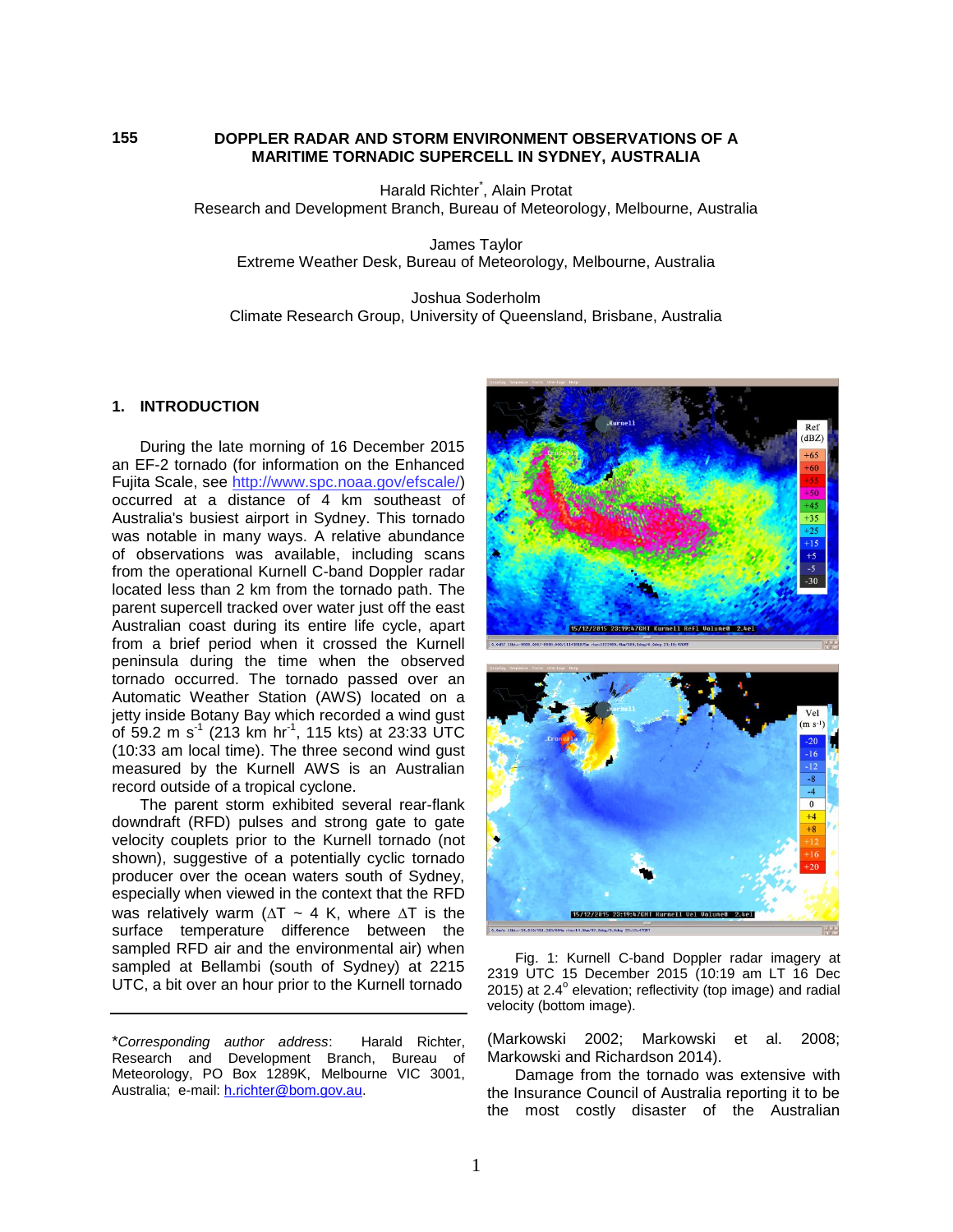2015/2016 summer, costing insurance companies AU\$206m.

Fig. 1 illustrates the HP supercell storm structure around the time of tornado onset (Moller et al. 2003), while Fig. 2 shows the approximate path of the parent storm, a sample of its damage path and a snippet of the visual appearance of the largely rain-obscured tornado funnel.

This paper describes our initial exploration of the observational data available for this storm. The aims are to show why the environment supported a tornadic storm early in the day and so close to the ocean, and to document some details of the storm's structure.



Fig. 2: Approximate supercell storm track from 2130 UTC 15 December to 0030 UTC 16 December (left) ; Tornado damage at Kurnell (center) and enhanced still frame from a video showing the left edge of the tapered tornado funnel (right; Courtesy of Peter Grassmayr).

## **2. KINEMATIC ASSESSMENT OF THE MESOCYCLONE AND THE TORNADO CYCLONE**

Dual Doppler winds were derived using the Terry Hills S-band Doppler radar (~36 km to the north of Kurnell) and the Kurnell radar (1.6 km to the east of tornado track) based on the methodology described in Protat and Zawadzki (1999) and Collis et al. (2013). The tornado parent cyclone at 2.5 km AGL appears as a zone of convergence in the southwest corner of a  $\sim$ 7 km wide low-level mesocyclone (Fig. 3).

Just prior to tornado formation the storm ingested localised patches of enhanced 0.2-1 km storm-relative helicity (SRH; Fig. 4; Davies-Jones 1984). The key contributor to the overall SRH values appears to be a 'vorticity sheet' within the storm's inflow layer where the north-easterly inflow backs to a north-westerly flow (Fig. 5).

Aircraft Meteorological Data Relay (AMDAR) hodographs taken from three flights at 2256 UTC, 2258 UTC and 2311 UTC (Fig. 6) confirm very strong spatiotemporal variability in the SRH (Fig. 7).



Fig. 3: Dual Doppler winds at 2331 UTC at 2.5 km AGL. Color fill is the corresponding reflectivity from the Kurnell radar. Winds shown as vectors with increased length corresponding to increased speed.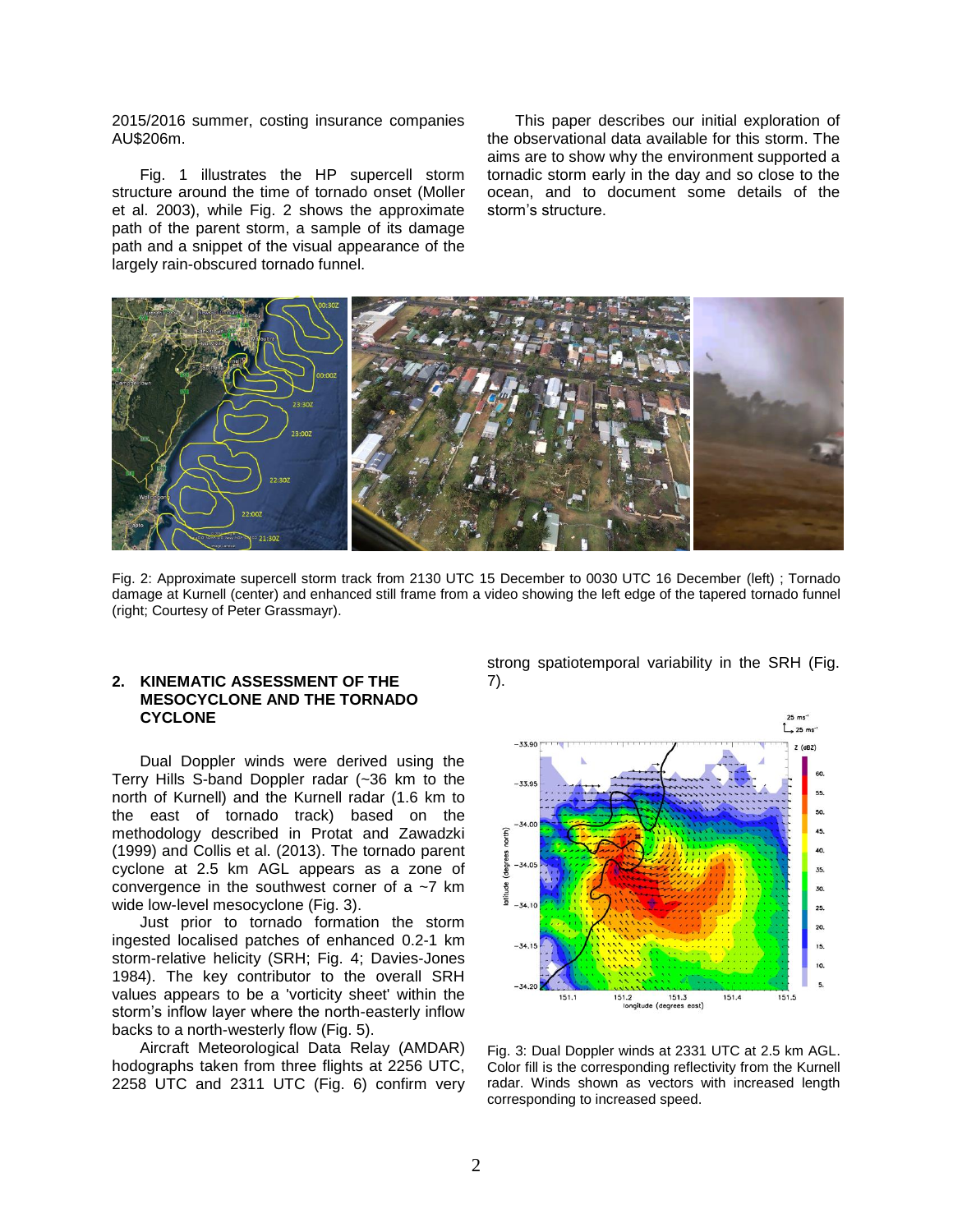

Fig. 4: 0.2-1 km AGL storm-relative helicity (shaded) based on the dual Doppler-derived wind profile. Wind vectors are shown at 500 m AGL and also derived from dual Doppler data. Storm motion (subjectively determined from Kurnell radar data around tornado time) used is 7.5 m  $s^{-1}$  towards 19 degrees. Bold contours show smoothed 35, 45, and 55 dBZ outlines at 500 m AGL. The times shown are 2313 UTC (top) and 2319 UTC (bottom).





Fig. 5: Vertical profile of the streamwise vorticity at 2313 UTC (upper panel) and 2319 (lower panel) taken at the locations of the respective 0.2-1 km SRH maxima shown in Figure 4 (southern maximum at the location of the hollow black circle in the first and center of the SRH maximum southeast of Kurnell in the second panel).



Fig. 6: Sydney airport AMDAR flight paths with height and time overlaid on the 2306 UTC radar reflectivity from the Terry Hills radar. Flight tracks: red is 2256 UTC ascending; orange is 2258 UTC ascending; yellow is 2311 UTC descending.

The 2311 UTC flight took place about 10 km to the south and 15 minutes after the other two flights. It sampled a profoundly different wind field with 0-1 km SRH values increased three- to fourfold (estimated based on Fig. 7). Unlike the earlier two flights, the 2311 UTC flight sampled the storm inflow region northeast of the updraft during its lowest ~700 m of while descending, so its SRH sampling is more informative of the actual stormrelative helicity ingested by the storm.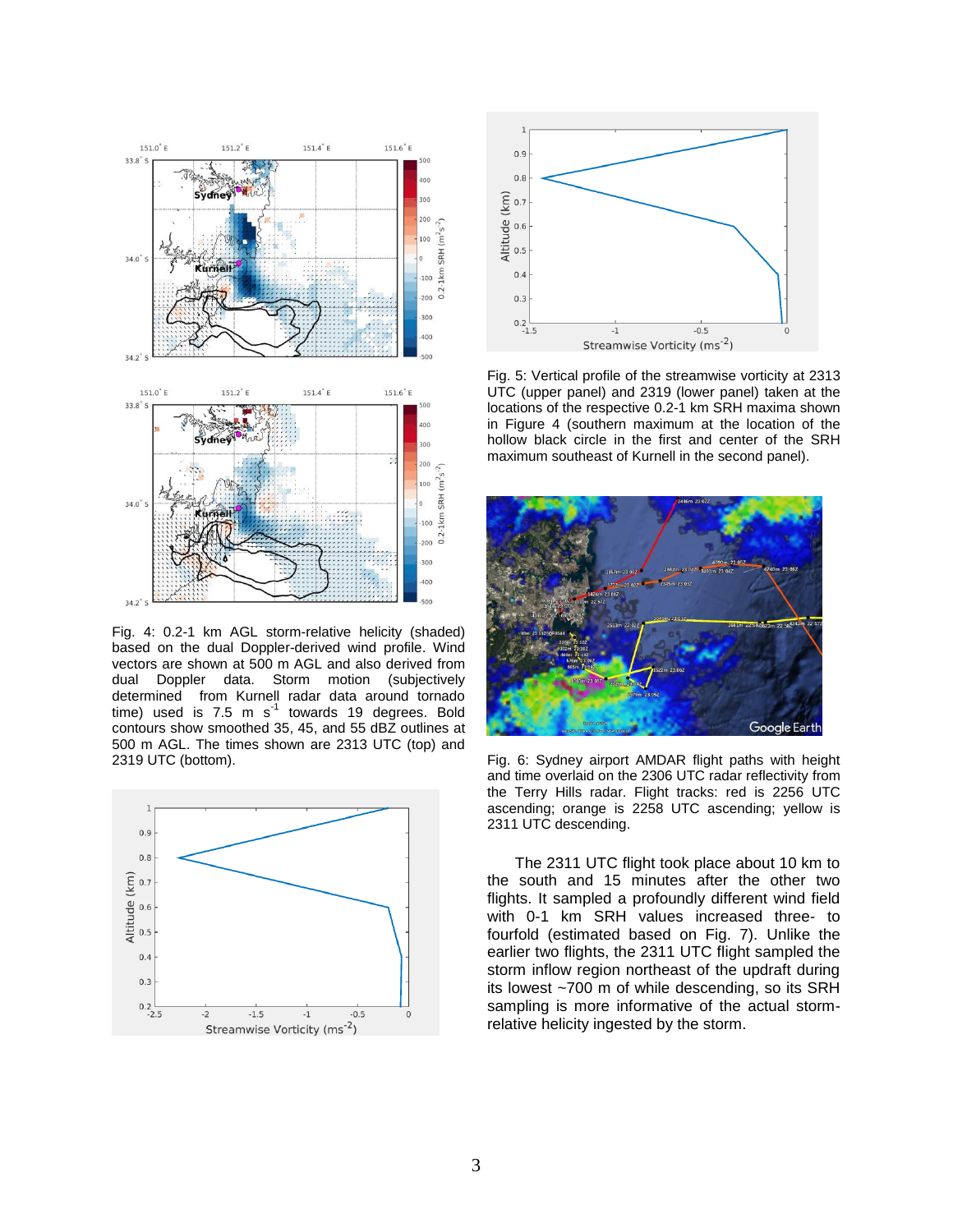

Fig. 7: Observed hodographs based on the 22:56 UTC (green), 22:58 UTC (blue) and 23:11 UTC (red) AMDARS shown in Fig. 6.

### **3. THERMODYNAMIC ASSESSMENT OF THE STORM ENVIRONMENT**

A curiosity about this case study is the appearance of a tornadic supercell linked to a commonly capped marine boundary layer and many hours prior to the peak in diurnal heating (around 10:30 am LT instead of the afternoon). This section begins to explore why the tornadic storm occurred when and where it did from a thermodynamic point of view.

Fig. 8 shows the best available regular radiosonde sounding available at 19 UTC at Sydney airport (black ascent curves). As expected a firm capping inversion is apparent around 600- 800 m AGL with easterly onshore flow below it. The 1-hour ACCESS-R model forecast shows skill in capturing this sharp inversion at the correct height level (red curve in Fig. 8).



Fig. 8: 18 UTC 15 December 2015 ACCESS-R (red) model sounding and 19 UTC 15 December observed Sydney Airport radiosonde sounding (black).

Fig. 9 shows that the ACCESS-R model maintained its skill in producing a credible thermal profile near the tornadic supercell at 2300 UTC prior to the tornado (right member of the twin red curve). The model profile compares well with the three AMDAR profiles taken at 2256 UTC, 2258 UTC and 2311 UTC near Sydney Airport.



Fig. 9: Sydney airport soundings based on a 6-hour forecast from the 18 UTC ACCESS-R run valid at 23 UTC (red; both temperature and dew point temperature are shown), the 2256 UTC AMDAR (blue), the 2258 UTC AMDAR (green) and the 2311 UTC AMDAR (black);



Fig. 10: Hourly model soundings at 18 UTC (black), 19 UTC (red), 20 UTC (blue) and 21 UTC (green) based on the 18 UTC run of ACCESS-R indicating the rapid removal of the inversion prior to the Kurnell tornado at ~2330 UTC.

With the credibility of the ACCESS-R thermal profile at Sydney Airport strengthened between 19- 23 UTC, Fig. 10 shows a gradual cooling and moistening of the Sydney Airport sounding between 18 UTC and 21 UTC. The firmly capped marine layer at 18 UTC experienced complete cap removal during the early morning hours (between 19-23 UTC or 6 am and 10 am LT; Figs. 9, 10) through cooling and moistening of the atmosphere *above* the marine boundary layer (around 900